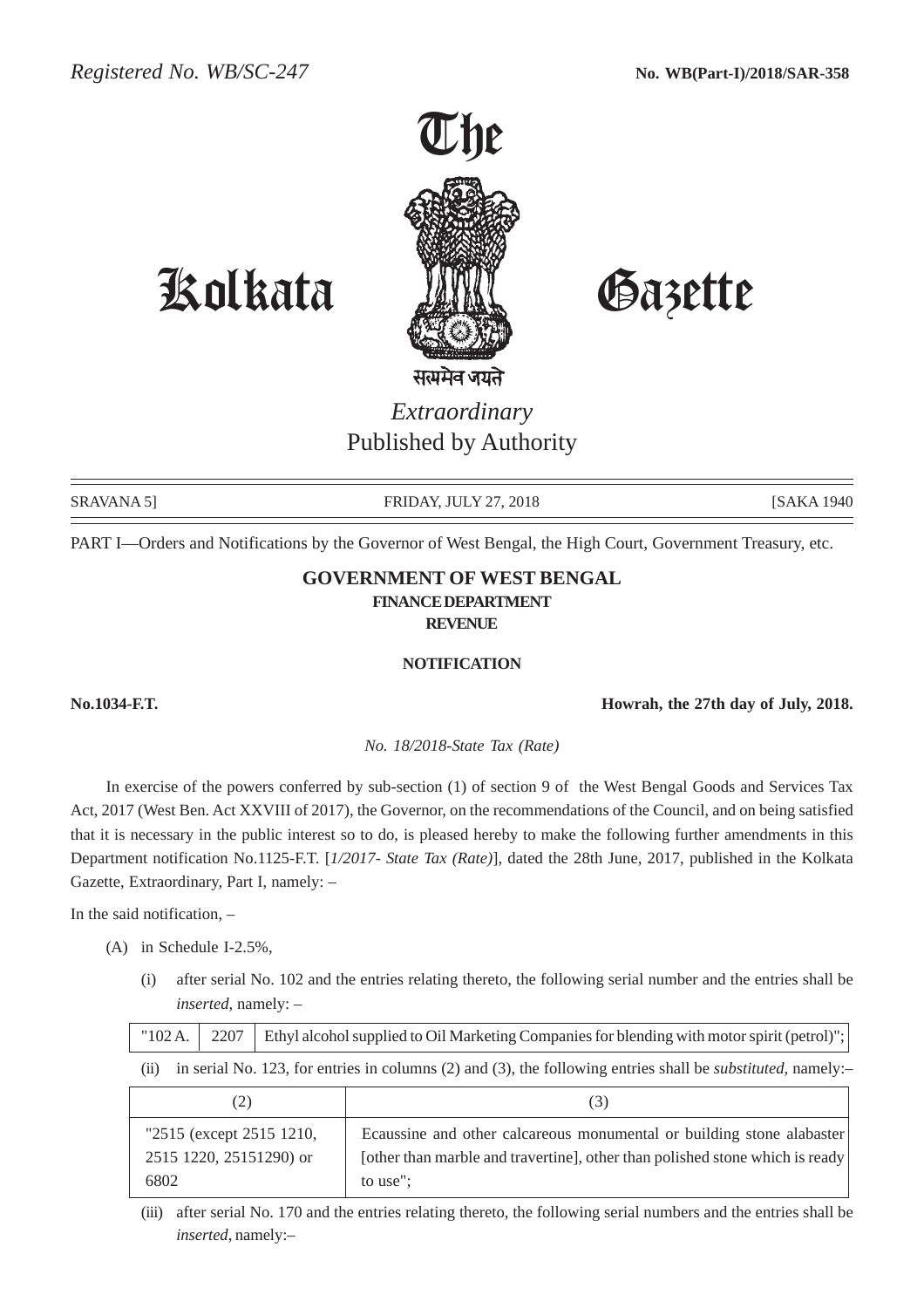|     |                                                                        |                             |                                      | THE KOLKATA GAZETTE, EXTRAORDINARY, JULY 27, 2018<br>[PART]                                                                                                                                       |  |
|-----|------------------------------------------------------------------------|-----------------------------|--------------------------------------|---------------------------------------------------------------------------------------------------------------------------------------------------------------------------------------------------|--|
|     | "170A                                                                  | 2809                        |                                      | Fertilizer grade phosphoric acid";                                                                                                                                                                |  |
|     |                                                                        |                             |                                      | (iv) in serial No. 215, in the entry in column (3), the comma and words ", including coir pith compost put up<br>in unit container and bearing a brand name" shall be <i>inserted</i> in the end; |  |
|     | (v)                                                                    |                             | durries", shall be substituted;      | in serial No. 219, for the entry in column (3), the entry "Coir mats, matting, floor covering and handloom                                                                                        |  |
|     |                                                                        |                             |                                      | (vi) in serial No. 219A, for the entry in column (3), the entry "all goods" shall be <i>substituted</i> ;                                                                                         |  |
|     |                                                                        |                             |                                      | (vii) in serial No. 225, in column (3), for the figure "500" the figure "1000" shall be <i>substituted</i> ;                                                                                      |  |
|     |                                                                        |                             |                                      | (viii) in serial No. 222, for entries in columns (2) and (3), the following entries shall be <i>substituted</i> , namely:                                                                         |  |
|     |                                                                        | (2)                         |                                      | (3)                                                                                                                                                                                               |  |
|     | "61 or 6501                                                            |                             |                                      | Article of apparel and clothing accessories or cap/topi, knitted or crocheted,<br>of sale value not exceeding Rs 1000 per piece";                                                                 |  |
|     |                                                                        | be substituted;             |                                      | (ix) in serial No. 264, for the entry in column (3), the entry "Biomass briquettes or solid bio fuel pellets", shall                                                                              |  |
| (B) |                                                                        | in Schedule II-6%, $-$      |                                      |                                                                                                                                                                                                   |  |
|     | (i)                                                                    |                             |                                      | Serial No. 57B and the entries relating thereto shall be <i>omitted</i> ;                                                                                                                         |  |
|     | (ii)                                                                   | <i>inserted</i> , namely: - |                                      | after serial No. 96 and the entries relating thereto, the following serial numbers and the entries shall be                                                                                       |  |
|     | "96A                                                                   | 4409                        |                                      | Bamboo flooring";                                                                                                                                                                                 |  |
|     | (iii)                                                                  |                             | shall be <i>inserted</i> in the end; | in serial No. 146, in the entry in column (3), the words "except the items covered in 219 in Schedule II",                                                                                        |  |
|     | (iv) Serial No. 147 and the entries relating thereto shall be omitted; |                             |                                      |                                                                                                                                                                                                   |  |
|     | (v)                                                                    | inserted, namely: -         |                                      | after serial No. 185 and the entries relating thereto, the following serial number and the entries shall be                                                                                       |  |
|     | "185A                                                                  | 7419 99 30                  |                                      | Brass Kerosene Pressure Stove";                                                                                                                                                                   |  |
|     |                                                                        | <i>inserted</i> , namely: - |                                      | (vi) after serial No. 195 and the entries relating thereto, the following serial number and the entries shall be                                                                                  |  |
|     | "195AA                                                                 | 8420                        |                                      | Hand operated rubber roller";                                                                                                                                                                     |  |
|     |                                                                        | inserted, namely:-          |                                      | (vii) after serial No. 206 and the entries relating thereto, the following serial number and the entries shall be                                                                                 |  |
|     | "206A                                                                  | 87                          |                                      | Fuel Cell Vehicles ";                                                                                                                                                                             |  |
|     |                                                                        | inserted, namely: -         |                                      | (viii) after serial No. 231 and the entries relating thereto, the following serial number and the entries shall be                                                                                |  |
|     | "231B                                                                  | 9607                        | Slide fasteners";                    |                                                                                                                                                                                                   |  |
|     |                                                                        |                             |                                      | $(ix)$ in serial No. 235, for entries in columns (2) and (3), the following entries shall be <i>substituted</i> , namely:                                                                         |  |
|     | (2)                                                                    |                             |                                      | (3)                                                                                                                                                                                               |  |
|     | or 96190090                                                            | "96190030, 96190040,        |                                      | All goods";                                                                                                                                                                                       |  |
| (C) |                                                                        | in Schedule III-9%, -       |                                      |                                                                                                                                                                                                   |  |

- (i) in serial No. 25, in column (3), after the words, "of any strength", the words, and brackets "[other than ethyl alcoholsupplied to Oil Marketing Companies for blending with motor spirit (petrol)]" shall be *inserted*;
- (ii) after serial No. 52 and the entries relating thereto, the following serial numbers and the entries shall be *inserted*, namely:–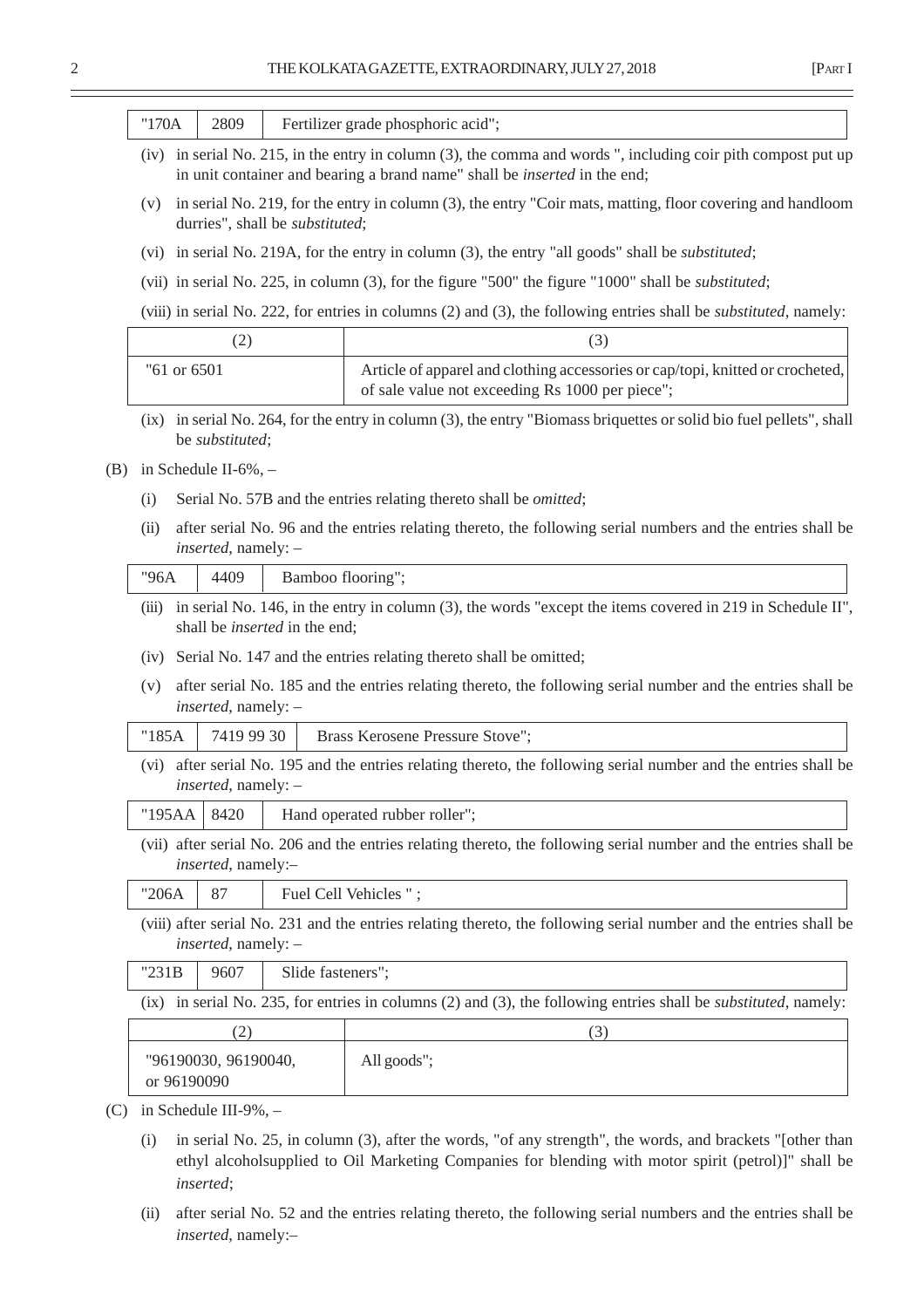| "52A | 3208 | Paints and varnishes (including enamels and lacquers) based on synthetic polymers or<br>chemically modified natural polymers, dispersed or dissolved in a non-aqueous medium;<br>solutions as defined in Note 4 to this Chapter |
|------|------|---------------------------------------------------------------------------------------------------------------------------------------------------------------------------------------------------------------------------------|
| 52B  | 3209 | Paints and varnishes (including enamels and lacquers) based on synthetic polymers or<br>chemically modified natural polymers, dispersed or dissolved in an aqueous medium                                                       |
| 52C  | 3210 | Other paints and varnishes (including enamels, lacquers and distempers); prepared water<br>pigments of a kind used for finishing leather";                                                                                      |

(iii) after serial No. 54A and the entries relating thereto, the following serial number and the entries shall be *inserted*, namely:–

| "54B | 3214 | Glaziers' putty, grafting putty, resin cements, caulking compounds and other mastics;        |
|------|------|----------------------------------------------------------------------------------------------|
|      |      | painters' fillings; non-refractory surfacing preparations for facades, indoor walls, floors, |
|      |      | ceilings or the like";                                                                       |

- (iv) in serial No. 137, in column (3), after the words, "or end-jointed" the words and brackets, "[other than bamboo flooring]" shall be *added*;
- (v) in serial No. 177E, in column (3), the words "except the items covered in Sl. No. 123 in Schedule I", shall be *inserted* in the end;
- (vi) in serial No. 253, for the entry in column (3), the entry "Other articles of copper [other than Brass Kerosene Pressure Stove]" shall be *substituted*;
- (vii) after serial No. 319 and the entries relating thereto, the following serial number and the entries shall be *inserted*, namely: –

| "319A   $8418$ | Refrigerators, freezers and other refrigerating or freezing equipment, electric or other; |
|----------------|-------------------------------------------------------------------------------------------|
|                | heat pumps other than air conditioning machines of heading 8415";                         |

- (viii) in serial No. 321, for the entry in column (3), the entry "Calendering or other rolling machines, other than for metals or glass, and cylinders therefor [other than Hand operated rubber roller]" shall be *substituted*;
- (ix) after serial No. 341 and the entries relating thereto, the following serial number and the entries shall be *inserted*, namely:–

|  | "341A   8450   Household or laundry-type washing machines, including machines which both wash |
|--|-----------------------------------------------------------------------------------------------|
|  | and dry";                                                                                     |

(x) after serial No. 376A and the entries relating thereto, the following serial numbers and the entries shall be *inserted*, namely:–

| "376AA |      | 8507 60   Lithium-ion Batteries                                                                                                                                                     |
|--------|------|-------------------------------------------------------------------------------------------------------------------------------------------------------------------------------------|
|        | 00   |                                                                                                                                                                                     |
| 376AB  | 8508 | Vacuum cleaners                                                                                                                                                                     |
| 376AC  | 8509 | Electro-mechanical domestic appliances, with self-contained electric motor, other than<br>vacuum cleaners of heading 8508 [other than wet grinder consisting of stone as a grinder] |
| 376AD  | 8510 | Shavers, hair clippers and hair-removing appliances, with self-contained electric motor",                                                                                           |

(xi) after serial No. 378 and the entries relating thereto, the following serial number and the entries shall be *inserted*, namely:–

| "378A | 8516 | Electric instantaneous or storage water heaters and immersion heaters; electric space    |
|-------|------|------------------------------------------------------------------------------------------|
|       |      | heating apparatus and soil heating apparatus; electro thermic hair-dressing apparatus    |
|       |      | (for example, hair dryers, hair curlers, curling tong heaters) and hand dryers; electric |
|       |      | smoothing irons; other electro-thermic appliances of a kind used for domestic purposes;  |
|       |      | electric heating resistors, other than those of heading 8545";                           |

(xii) after serial No. 383B and the entries relating thereto, the following serial number and the entries shall be *inserted*, namely:–

|  | $\mid$ "383C $\mid$ 8528 $\mid$ Television set (including LCD or LED television) of screen size not exceeding 68 cm"; |  |
|--|-----------------------------------------------------------------------------------------------------------------------|--|
|  |                                                                                                                       |  |